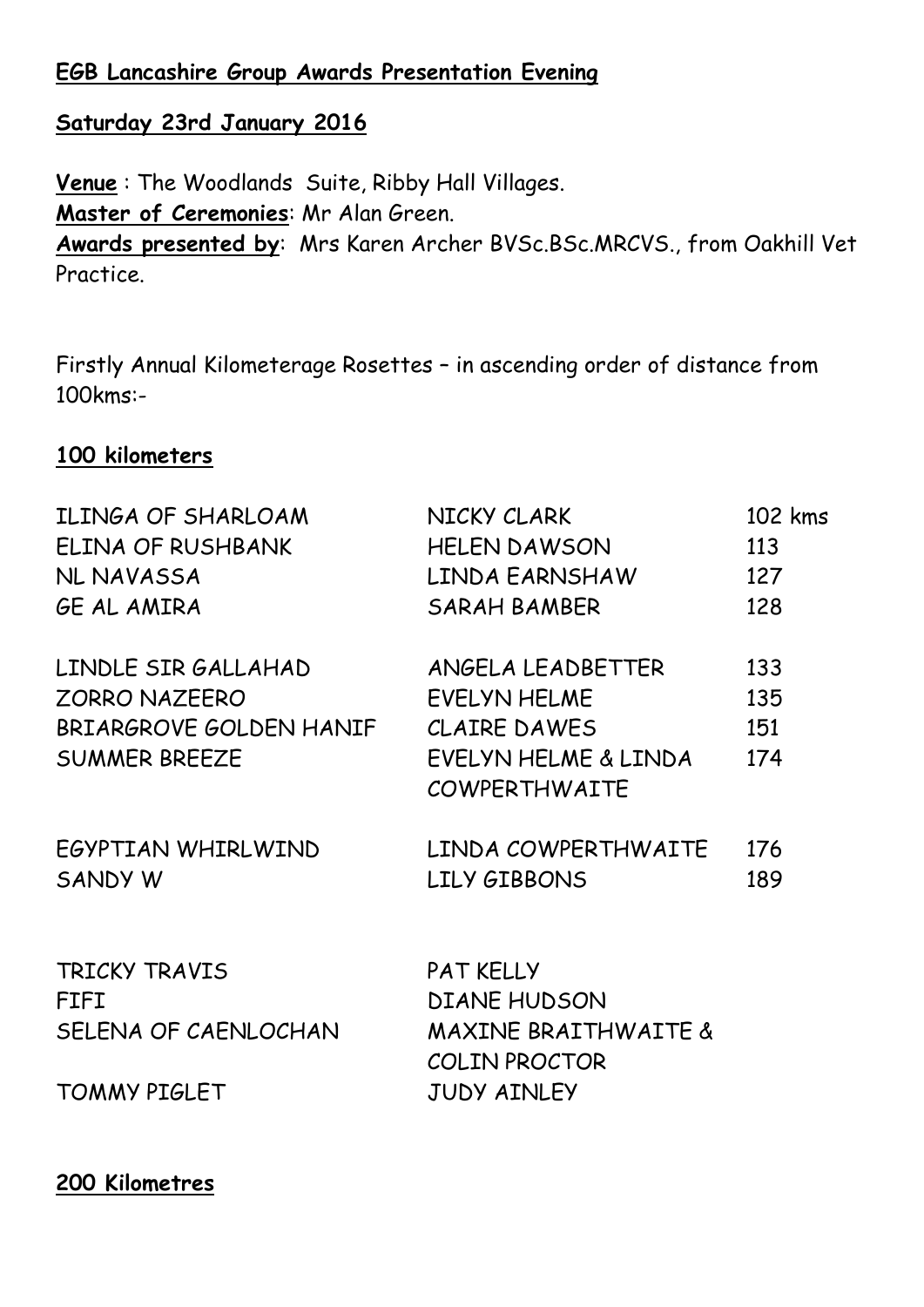| MEADOWLAND MAX             | TANIA & CHRIS FITTON             | 204 |
|----------------------------|----------------------------------|-----|
| <b>KYLE ROCKY</b>          | <b>GAIL GREEN</b>                | 223 |
| <b>FRANKIE</b>             | LINDA GLOVER                     | 236 |
| WEEPING WILLOW             | <b>GLENDA GRIFFIN</b>            | 241 |
| ELBRICH FAN WOLSOM         | <b>JAMIE &amp; CATH HOUGHTON</b> | 246 |
| <b>TYERSALL BAY BEAUTY</b> | <b>JANET BEBBINGTON</b>          | 255 |
|                            | LINDA COWPERTHWAITE &            |     |
| <b>BHA SULTAN</b>          | <b>SUSY CRABTREE</b>             | 259 |
| <b>BILLY BOB</b>           | <b>ELIZABETH NABB</b>            | 262 |
| HAMRA BINT KYAYAAN         | <b>BOND HARDMAN</b>              | 267 |
| <b>ROXIE</b>               | <b>SARA LOUGHER</b>              | 282 |
| PANTFAWNOG GEM             | <b>STEPH DUXBURY</b>             | 287 |

ANDESSAS RUBY RYTHAM HELEN WARREN TOISEACH FEASGAR REBECCA & BETTY PAUL BUMBLE J CORLETTE

# **300 Kilometres**

| <b>JUST TED</b>           | ANNETEE SCHUMER      | 300 |
|---------------------------|----------------------|-----|
| <b>BASHIR SHAHIR</b>      | SHELLEY MEE          | 308 |
| GIZMO                     | <b>IZZY WILSON</b>   | 323 |
| CLIQUOT OF SCALEBY        | AMANDA CROMPTON      | 341 |
| <b>ZIM NAZKA</b>          | CAROLINE LIVESEY     | 342 |
| ADDIEWELL PRINCE CHARMING | <b>GILLIAN BOWER</b> | 343 |
| VALESIDE MILLICENT        | STEPHEN REECE        | 347 |
| <b>HILIN DOLLAR</b>       | <b>MAX WILSON</b>    | 358 |
| DAYLIGHT RICH             | PAULINE MCCARTNEY    | 381 |
|                           | CARLA JACKSON & SUE  |     |
| <b>SUPREME DANCER</b>     | <b>TAYLOR-GREEN</b>  | 383 |
| RIYAH RAQUUASSAH          | <b>KAREN CORR</b>    | 393 |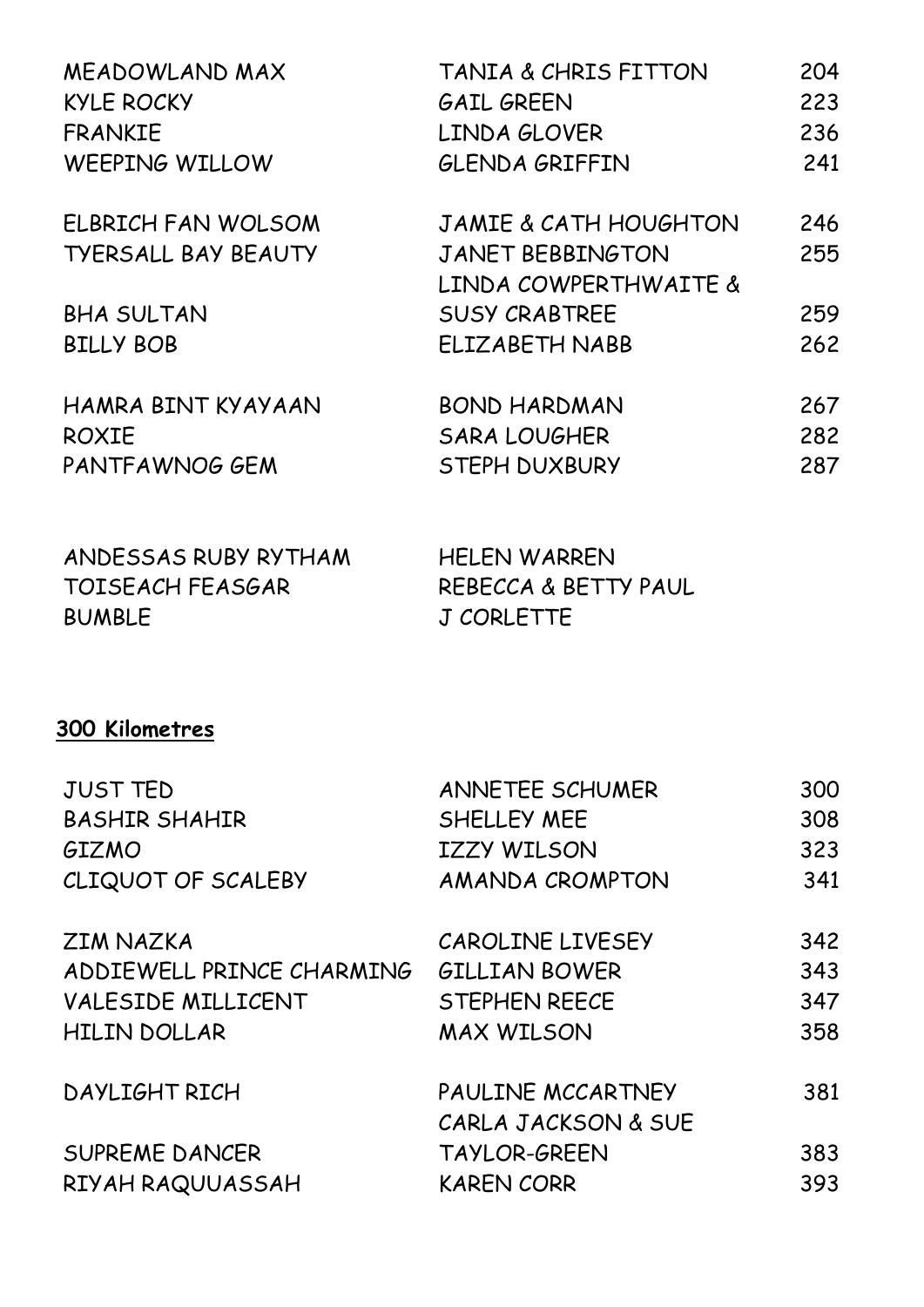CAERBRENNIN PRIMA DONNA ALISON MOORE

| 400 Kilometres        |                             |     |
|-----------------------|-----------------------------|-----|
| RASSAM                | ANNE BOOTH                  | 438 |
|                       | JACKIE LLOYD, SAM PARKINSON |     |
| REDHOUSE LILY MARLENE | & CAROLYN LIVESEY           | 454 |
| KHALIFA BJ            | JACKIE LLOYD                | 445 |

## **500 Kilometres**

| <b>SHANNON</b>   | PHIL COOPER            | 503 |
|------------------|------------------------|-----|
| <b>DOUGIE</b>    | <b>KIRSTEN NOKLING</b> | 510 |
| DELFYW SQUWIGGLE | <b>KAREN CORR</b>      | 581 |

TOMMY DIANE HUDSON

## **600 Kilometres**

| ORELIE GRIFF<br>TANIA & CHRIS FITTON<br>676 |
|---------------------------------------------|
|---------------------------------------------|

### **700 Kilometres**

| PETERBROOK SUNSET SURPRISE CAROLYN CUMMINGS |            | 702  |
|---------------------------------------------|------------|------|
| PANTYFID CLOUDY                             | JENNY RAND | 743. |

## **900 Kilometres**

| <b>MISS KITTY</b> | SARAH BAMBER | 918 |
|-------------------|--------------|-----|
|                   |              |     |

AND THE GREATEST DISTANCE THIS YEAR IS………… **1100 Kilometres**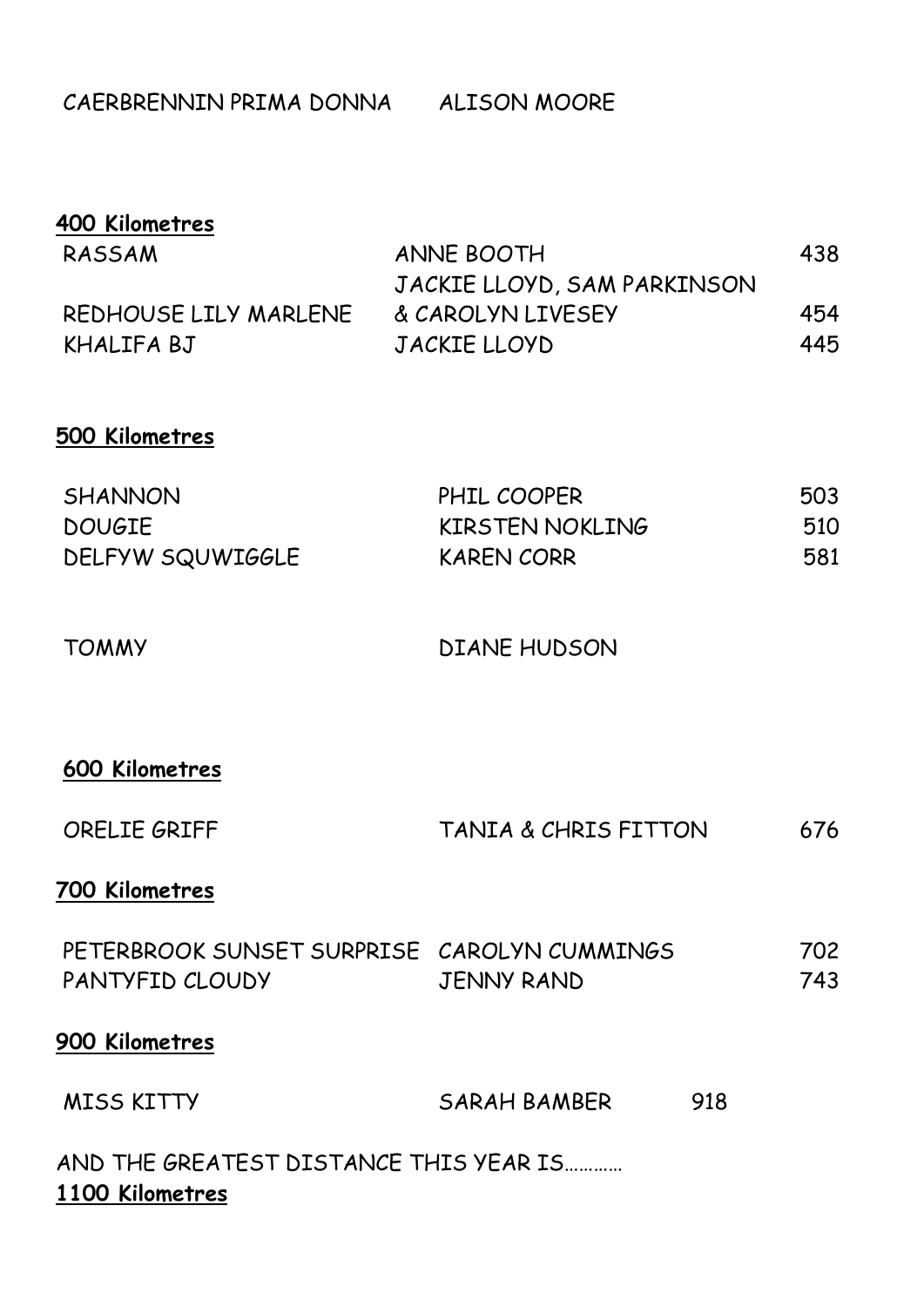**Cumulative Awards -** total kilometres achieved by these horses during their endurance career. Awarded in multiples of 1000kms.

# **1000 Kilometres**

| <b>ORELIE GRIFF</b><br>RYLANDS MAX A MILLION<br><b>MISS KITTY</b> | TANIA & CHRIS FITTON<br><b>JAMIE HOUGHTON</b><br><b>SARAH BAMBER</b> | <b>KMS</b><br>1384<br>1444<br>1623 |
|-------------------------------------------------------------------|----------------------------------------------------------------------|------------------------------------|
| <b>TOMMY PIGLET</b>                                               | <b>JUDY AINLEY</b>                                                   | 1066                               |
| 2000Kilometres                                                    |                                                                      |                                    |
| DAYLIGHT RICH<br>KHALIFA BJ                                       | PAULINE MCCARTNEY<br>JACKIE LLOYD                                    | 2223<br>2277                       |
| CAERBRENNIN PRIMA DONNA ALISON MOORE                              |                                                                      | 2186                               |
| 3000kilometres                                                    |                                                                      |                                    |
| <b>TOMMY</b>                                                      | <b>DIANE HUDSON</b>                                                  | 3383                               |
| 4000Kilometres                                                    |                                                                      |                                    |
| <b>ZIM NAZKA</b>                                                  | CAROLINE LIVESEY &<br><b>JACKIE LLOYD</b>                            | 4064                               |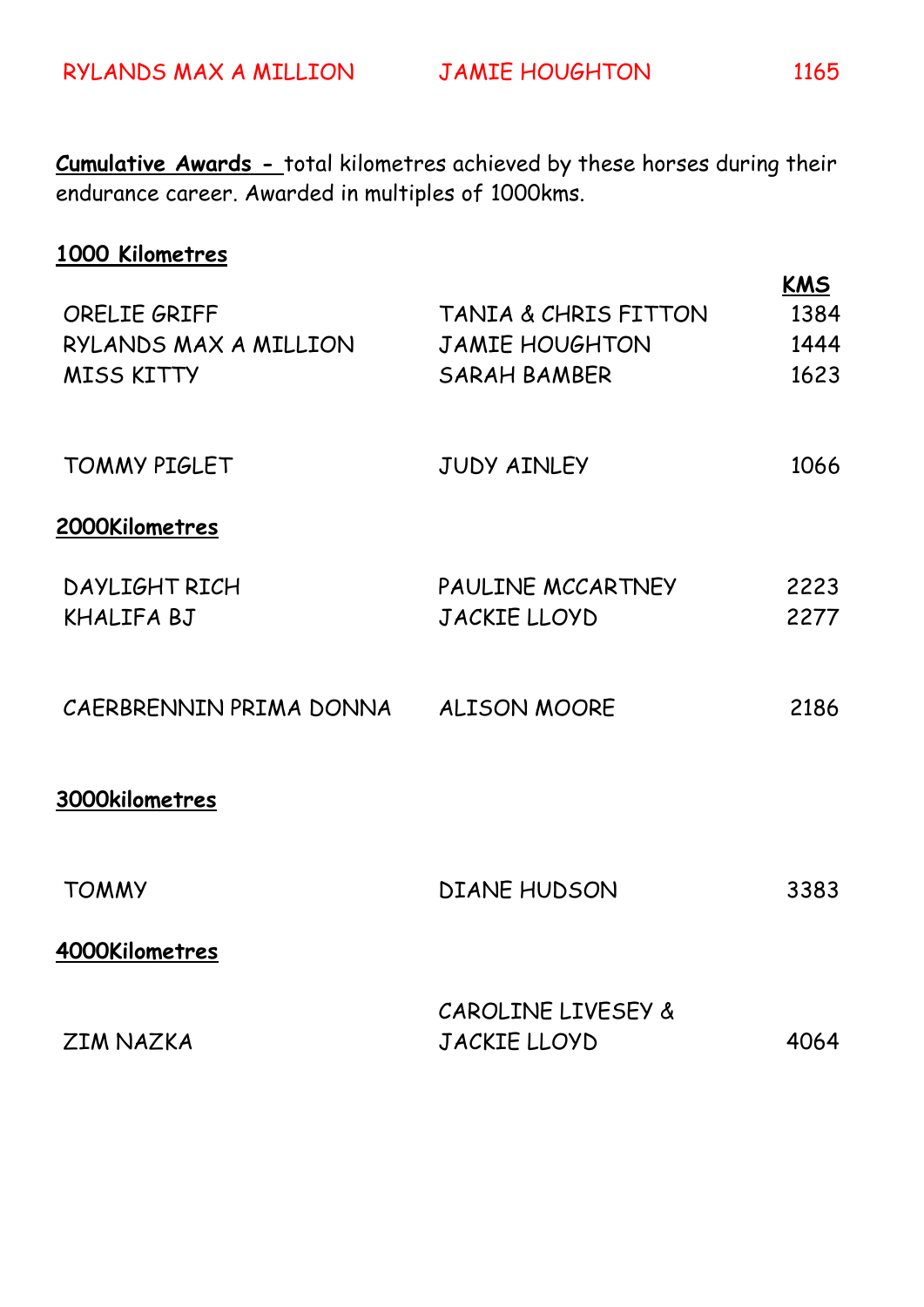# **TROPHIES FOR NON-COMPETITIVE RIDES**

**1. Lancashire Rosebud Trophy (donated by Bob and Diane Payne) – awarded to the best young/junior rider completing the greatest number of Non-Competitive kilometres on one or more horse/pony.**

1st equal IZZY WILSON riding GIZMO and

MAX WILSON riding HILIN DOLLAR

- **2. April Primrose ( Donated by Janet Bebbington) – Awarded to the Veteran Rider who is 60 years of age and older who has successfully completed the greatest number of kms in Pleasure Rides**
	- **5th** EVELYN HELME riding ZORRO NAZEERO AND SUMMER BREEZE
	- $4<sup>th</sup>$ JANET BEBBINGTON riding TYERSALL BAY BEAUTY
	- **3 rd** PAULINE McCARTNEY riding DAYLIGHT RICH
	- **2** SUE TAYLOR-GREEN riding MOON MAGICIAN AND SUPREME DANCER
	- 1st **st** JENNIFER RAND riding PANTYFID CLOUDY and APRIL 1
- **3. Pendle Salver (donated by Jane Wood) – to the best Veteran non-competitive Horse or Pony, which is 18 years of age and older which has successfully completed the greatest number of kms in EGB Lancs Group Pleasure Rides**
	- **3 rd** PETERBROOK SUNSET SURPRISE ridden by CAROLYN CUMMINGS
	- **2 nd** TOISEACH FEASGAR ridden by BETTY PAUL
	- $1^{st}$ **st** ROXIE ridden by SARA LOUGHER
- **4. The Ellie Trophy (donated by Janet Bebbington) which is awarded to the horse or pony in its first season of rides taking place in pleasure rides only.**
	- **6th** KYLE ROCKY ridden by GAIL GREEN
	- **5 th** TYERSALL BAY BEAUTY ridden by JANET BEBBINGTON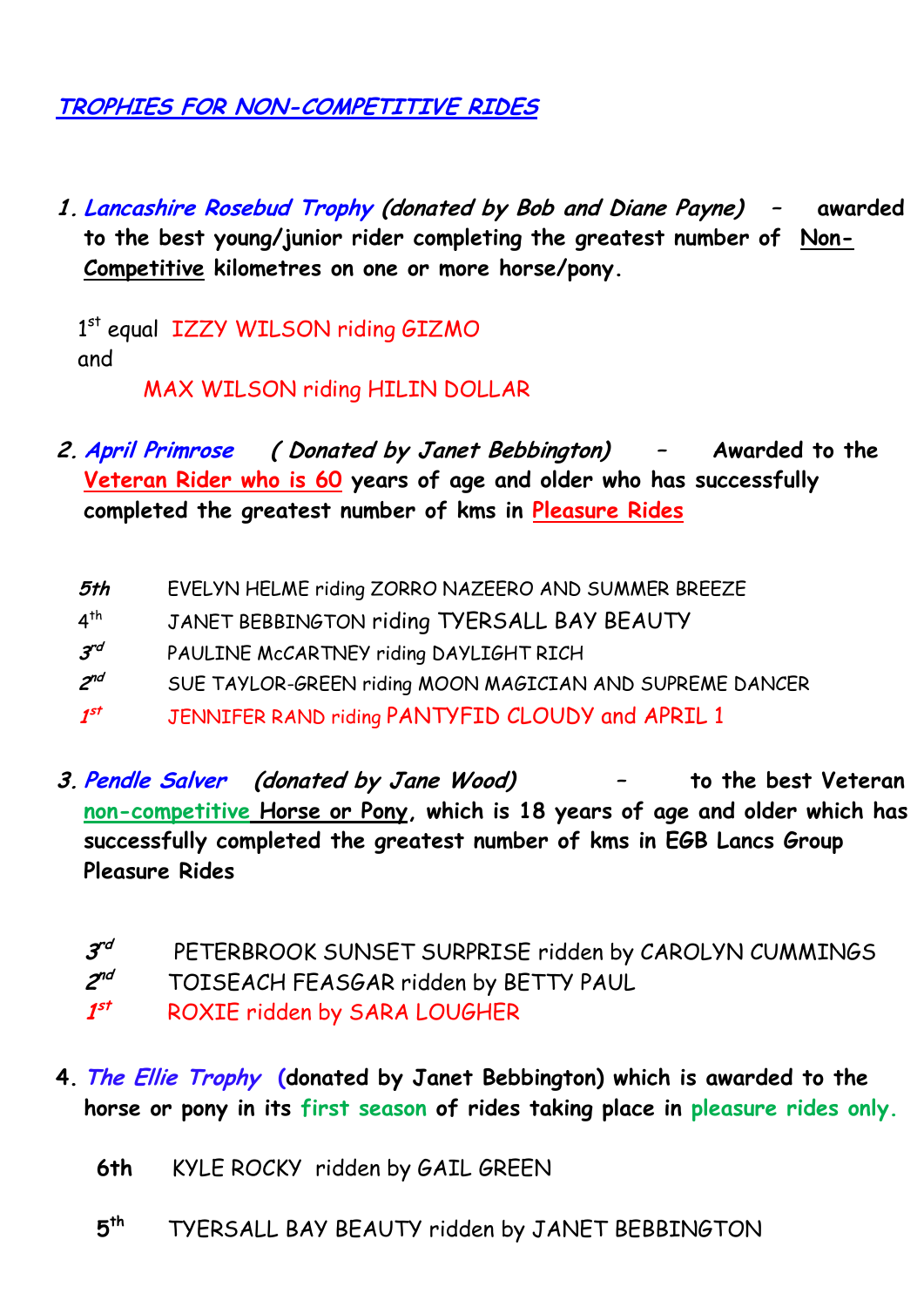- **4 th** BILLY BOB ridden by ELIZABETH NABB
- **3 rd** ROXIE ridden by SARA LOUGHER
- **2 nd** PANTFAWNOG GEM ridden by STEPH DUXBURY
- **1st** VALESIDE MILLICENT ridden BY STEPHEN REECE & ELIZABETH NABB

**5. Arab Cup (donated by Lancs EGB) – Awarded to the best Horse or Pony registered with the Arab Horse Society , which has successfully completed the greatest number of non-competitive kms.**

- **6th** ZORRO NAZEERO ridden by EVELYN HELME
- **5** BRIARGROVE GOLDEN HANIF ridden by CLAIRE DAWES
- **4 th** SUMMER BREEZE ridden by LINDA COWPERTHWAITE and EVELYN HELME
- **3rd** PANTFAWNOG GEM ridden by STEPH DUXBURY
- **2 nd** BASHIR SHAHIR ridden by SHELLEY MEE
- $1^{st}$ **st** DAYLIGHT RICH ridden by PAULINE MCCARTNEY

# **The Pepper D Trophy Donated By Sarah Webster for the horse or pony which is not pure, part or anglo arab taking part in pleasure rides only:**

- 9<sup>th</sup> TYERSALL BAY BEAUTY ridden by JANET BEBBINGTON
- $8<sup>th</sup>$ BILLY BOB ridden by ELIZABETH NABB
- **7 th** ROXIE ridden by SARA LOUGHER
- **6 th** ADDIEWELL PRINCE CHARMING ridden by GILLAN BOWER
- **5 th** VALESIDE MILLICENT ridden BY STEPHEN REECE & ELIZABETH NABB
- **4 th** SUPREME DANCER ridden by SUE TAYLOR-GREEN and CARLA JACKSON
- **3** PANTYFID CLOUDY ridden by JENNY RAND
- 2<sup>nd</sup> **MISS KITTY ridden by SARAH BAMBER**
- **1 st** RYLANDS MAX A MILLION ridden by JAMIE HOUGHTON

**And now the highpoint trophy for pleasure riders the Lancashire Rose Trophy (Donated by Bob and Diane Payne) – Awarded to the Senior Rider, who has successfully completed the greatest number of non-competitive kms on one or more Horse or Pony.**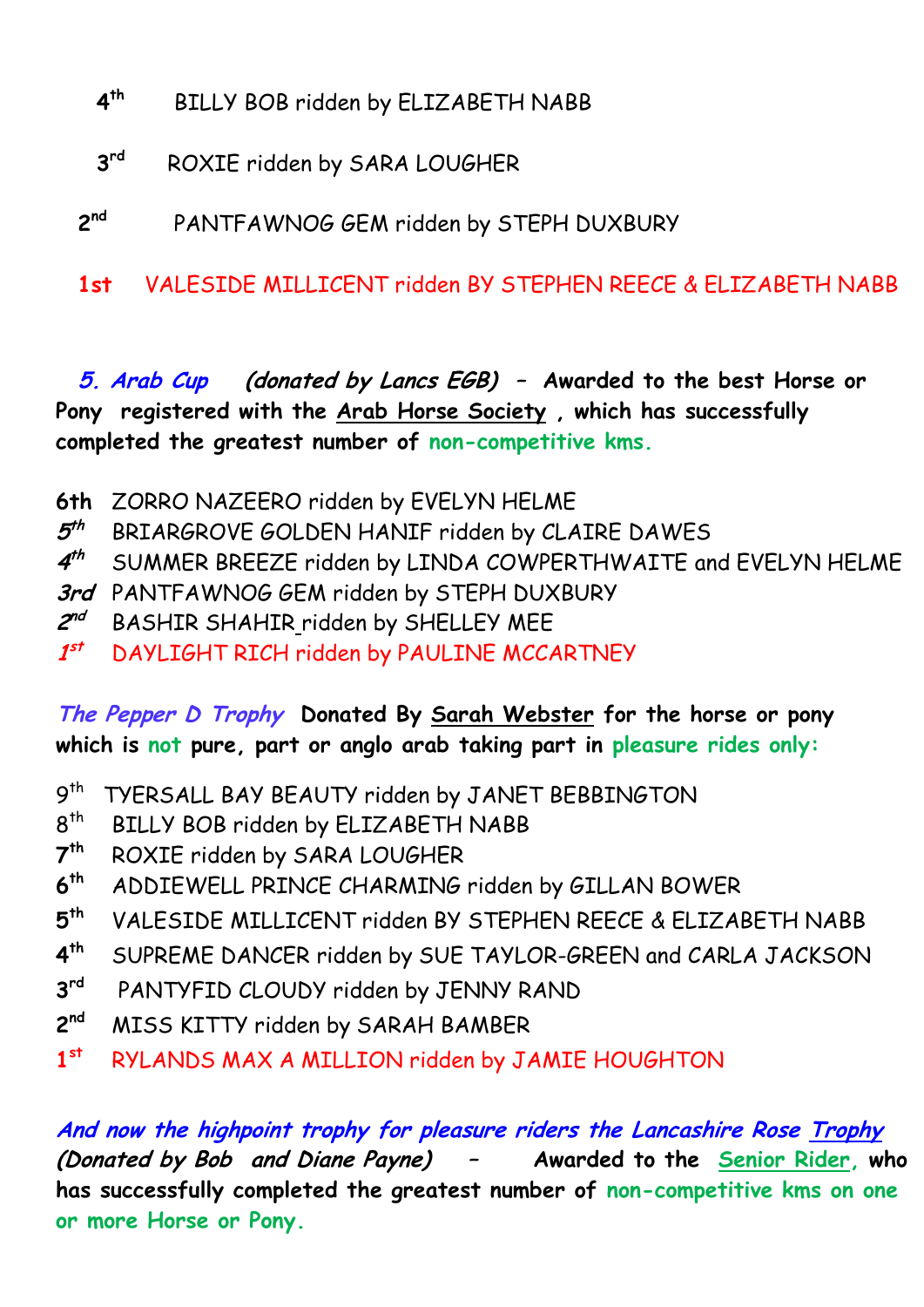- **10th** STEPH DUXBURY riding PANTFAWNOG GEM
- **9 GAIL GREEN riding DPG and KYLE ROCKY**
- **8 th** SHELLEY MEE riding BASHIR SHAHIR
- **7 th** GILLAN BOWER riding ADDIEWELL PRINCE CHARMING
- **6 th** ELIZABETH NABB riding BILLY BOB and VALESIDE MILLICENT
- **5** PAULINE MCCARTNEY riding DAYLIGHT RICH
- **4 th** SUE TAYLOR-GREEN riding SUPREME DANCER and MOON MAGICIAN
- **3** JENNY RAND riding PANTYFID CLOUDY and APRIL 1
- 2<sup>nd</sup> **SARAH BAMBER riding MISS KITTY**
- **1 st** JAMIE HOUGHTON riding RYLANDS MAX A MILLION

# **TROPHIES WHICH ARE APPLICABLE TO BOTH COMPETITIVE AND NON-COMPETITIVE RIDES :-**

**5. Tarka Trophy (donated by Debbi Gartside)– For the best piebald or skewbald Horse or Pony, which has successfully completed the greatest number of kms in all classes of EGB Lancs approved competitive and noncompetitive rides.**

| $3^{\text{rd}}$ | WEEPING WILLOW ridden by GLENDA GRIFFIN |  |  |
|-----------------|-----------------------------------------|--|--|
|                 |                                         |  |  |

- 4th BILLY BOB ridden by ELIZABETH NABB
- 3rd SHANNON ridden by PHIL COOPER
- $2<sup>nd</sup>$ DOUGIE ridden by KIRSTEN NOCKLING
- **1 st** DELFYW SQUWIGGLE ridden by KAREN CORR
- **6. Winston Memorial Trophy (Donated by Bob and Dot Chappell) –**

**Awarded to the rider, new to Long Distance Riding in their first registered season, who has successfully completed the greatest number of kms in all classes of EGB competitive and non-competitive rides.** 

**Pleased to say we again had a lot of new members this year and it's great to reward their efforts with these rosettes:**

7th LILY GIBBONS  $6<sup>th</sup>$ STEPHEN REECE 5 t**h** SARA LOUGHER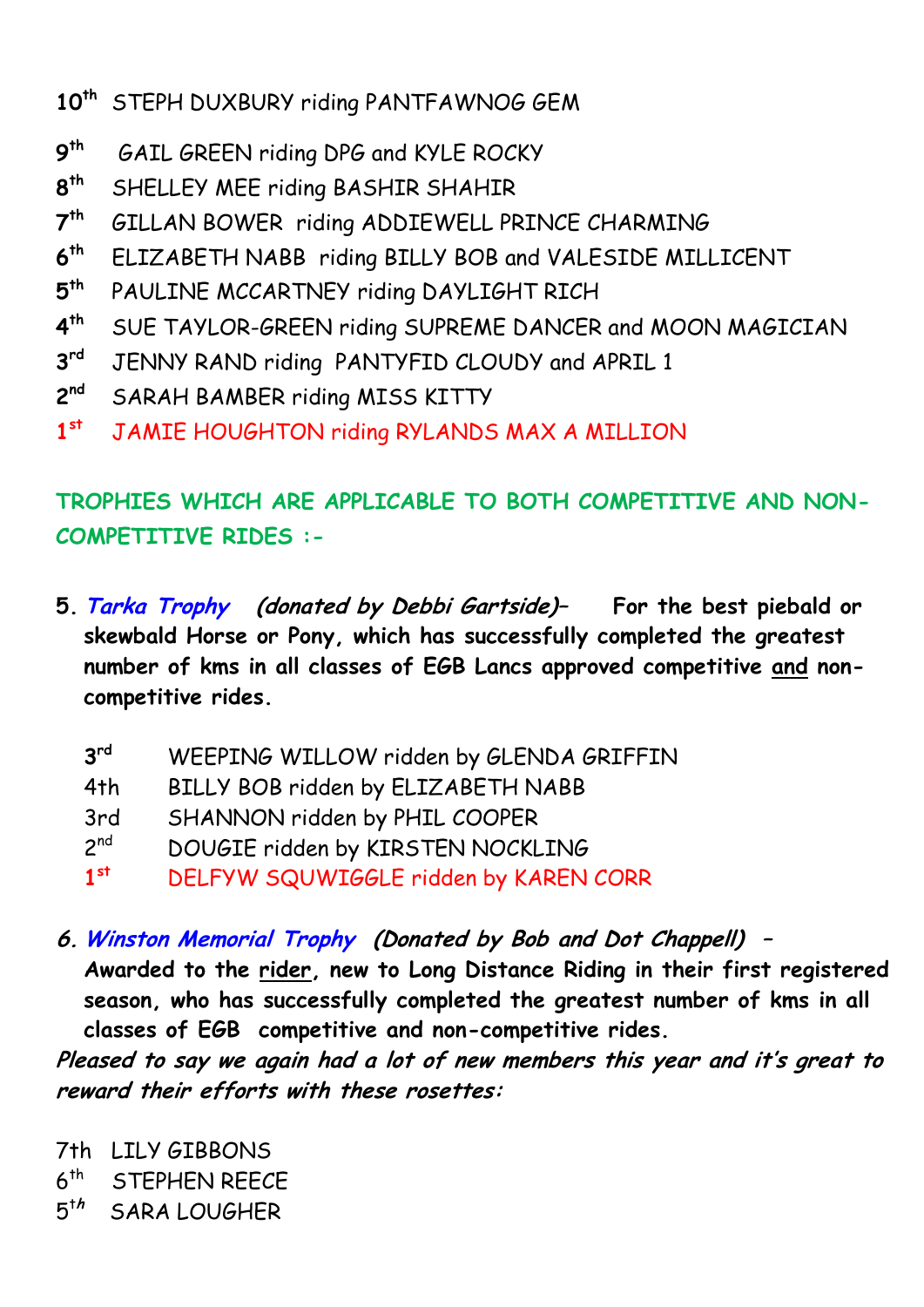$4^{\text{th}}$  GAIL GREEN 3 r**d** AMANDA CROMPTON 2 nd GILLAN BOWER  $1^{st}$ <sup>s</sup>**<sup>t</sup>** ELIZABETH NABB

**Now the Competitive Trophies…………**

**7. Young Rider Trophy (donated by Lancs EGB)– Awarded to the best competitive Young Rider, aged 14 to 21years old, gaining highest number of points riding one or more Horse or Pony**

**1 st** GIZMO ridden by Izzy Wilson

**8. Helme Trophy ( donated by Helen Helme) – Awarded to the best competitive Junior Rider aged 8 to 13 years old gaining the highest number of points in graded rides only riding one or more Horse or Pony.**

 $2<sup>nd</sup>$ LILY GIBBONS riding SANDY W

 $1^{st}$ MAX WILSON riding HILIN DOLLAR

- **9. Willowsweet Trophy –(donated by Evelyn Helme) Awarded to the best competitive Horse or Pony, seven years of age and under , gaining the highest number of points in all types of EGB competitive rides.**
	- **3** BHA SULTAN ridden by LINDA COWPERTHWAITE
	- 2<sup>nd</sup> **SHANNON ridden by PHIL COOPER**

 $1<sup>st</sup>$ REDHOUSE LILY MARLENE ridden by JACKIE LLOYD, SAM PARKINSON and CAROLYN LIVESEY

**10. Collee Memorial (donated by Helen Fox) – Awarded to the best competitive Veteran Horse or Pony who is 16 years of age and older gaining the highest number of points in all types of EGB competitive rides.** 

2<sup>nd</sup> TOMMY ridden by DIANE HUDSON

**1 st** PETERBROOK SUNSET SURPRISE ridden by CAROLYN CUMMINGS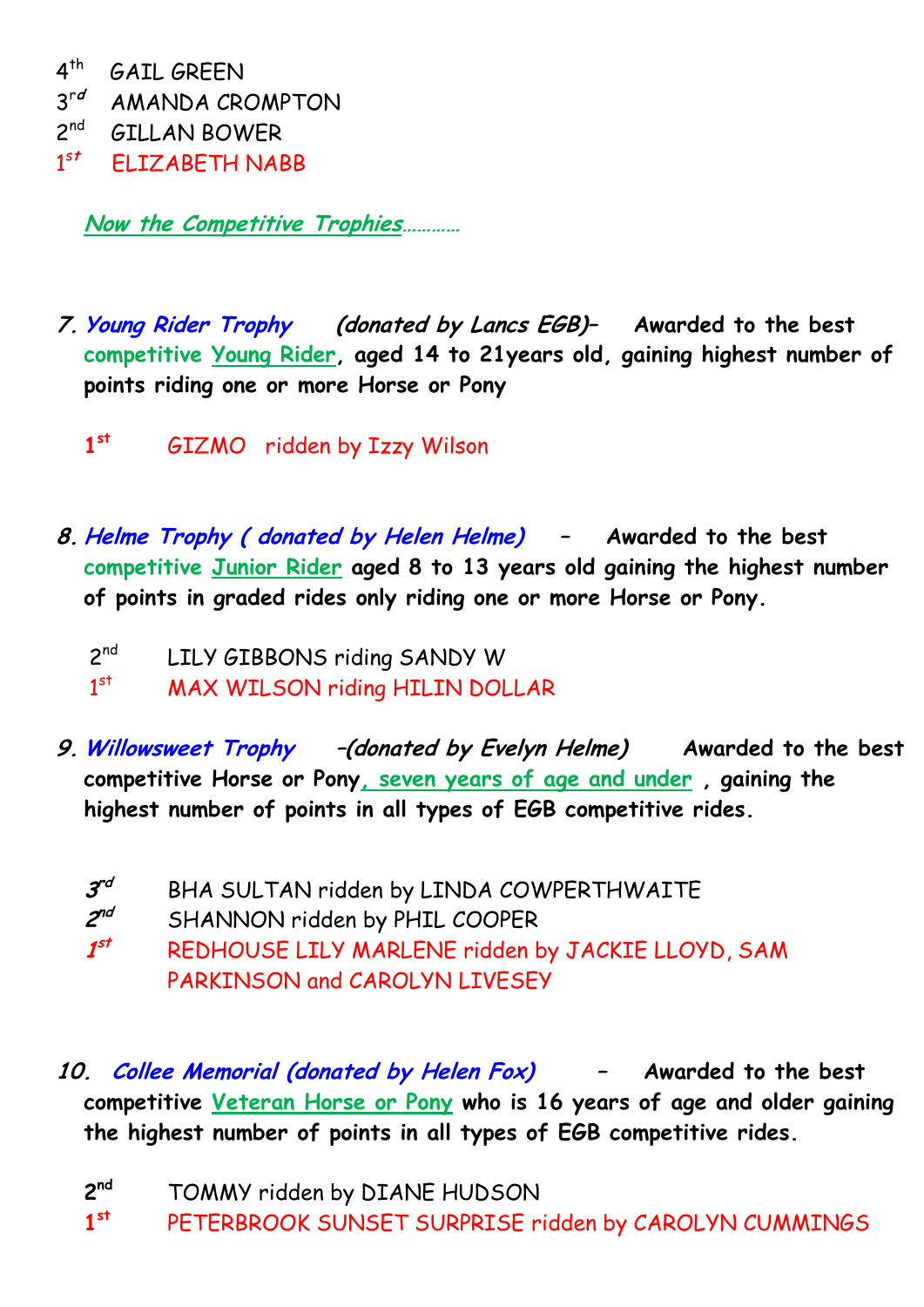- **11. AHS Cup ( donated by Lancs. EGB) – Awarded to the best competitive Horse or Pony which is registered with the Arab Horse Society, which has gained the highest number of points in all classes of EGB competitive rides..** 
	- $5<sup>th</sup>$ RIYAH RAQUASSAH ridden by KAREN CORR
	- $4^{\text{th}}$ REDHOUSE LILY MARLENE ridden by JACKIE LLOYD, SAM PARKINSON and CAROLYN LIVESEY
	- **3 ZIM NAZKA ridden by CAROLINE LIVESEY**
	- $2<sup>nd</sup>$ RASSAM ridden by ANNE BOOTH
	- **1 st** KALIFA BJ ridden BY JACKIE LLOYD
- **12. Norah Trophy (donated by Gina Stringer) – Awarded to the best competitive Horse or Pony other than Pure, Part or Anglo Arabs either registered or not registered, gaining the highest number of points in all types of EGB competitive rides.**

| $6^{th}$        | GIZMO I ridden by IZZY WILSON                         |
|-----------------|-------------------------------------------------------|
| $5^{\text{th}}$ | HILIN DOLLAR ridden by MAX WILSON                     |
| $4^{th}$        | PETERBROOK SUNSET SURPRISE ridden by CAROLYN CUMMINGS |
| $3^{rd}$        | TOMMY ridden by DIANE HUDSON                          |
| $2^{nd}$        | DELFYW SQUWIGGLE ridden by KAREN CORR                 |
| $1^{st}$        | ORELIE GRIFF ridden by TANIA FITTON                   |

- **13. Novice Trophy (donated by Lancs EGB) – Awarded to the best competitive Horse or Pony gaining the highest number of points in it's first season registered as a Novice horse/pony taking the 'slow track' only in rides of 45kms and under. VERY highly contended this year with lots of competitors.**
	- $5<sup>th</sup>$ BHA SULTAN ridden by LINDA COWPERTHWAITE
	- $4<sup>th</sup>$ CLIQUOT OF SCALEBY ridden by AMANDA CROMPTON
	- $3<sup>rd</sup>$ SHANNON ridden by PHIL COOPER
	- $2<sub>nd</sub>$ DOUGIE ridden by KIRSTEN NOCKLING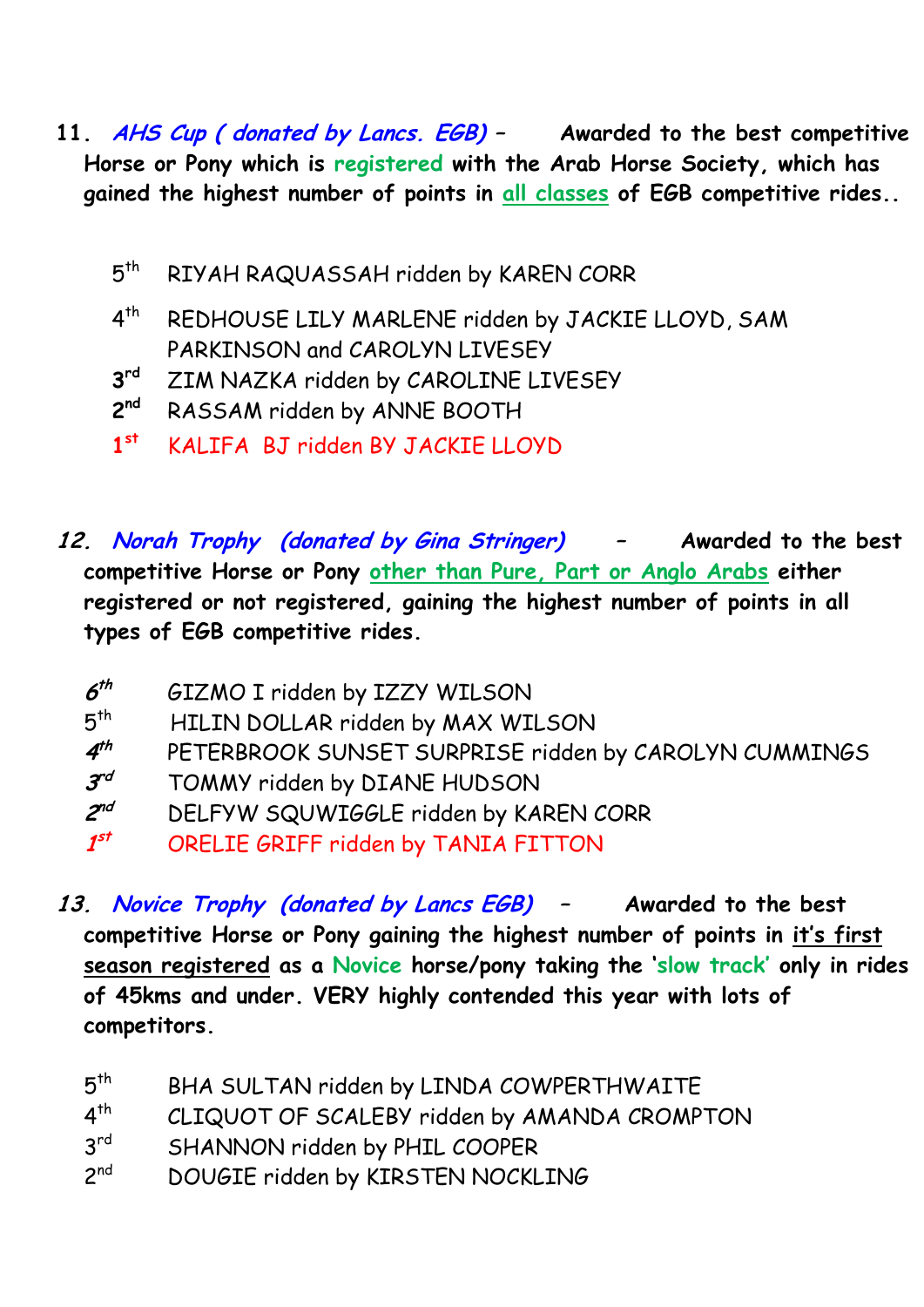**1 st** REDHOUSE LILY MARLENE ridden by JACKIE LLOYD, SAM PARKINSON and CAROLYN LIVESEY

- **14. Cumbria Za Trophy ( donated by Meriel and Peter Moon) – Awarded to the best competitive Horse or Pony, gaining the highest number of points in rides of 45 km and under only, when ridden by a senior rider.**
	- **4 th** RIYAH RAQUASSAH ridden by KAREN CORR
	- **3 rd** HAMRA BINT KYAYAAN ridden by BOND HARDMAN
	- $2<sup>nd</sup>$ PETERBROOK SUNSET SURPRISE ridden by CAROLYN CUMMINGS
	- **1st** TOMMY ridden by DIANE HUDSON
- **15. Graded Ride Champion ( donated by Lancs EGB) – Awarded to the best competitive Horse or Pony achieving the highest number of points in all EGB Graded Rides when ridden by a senior rider.** 
	- **6 th** RIYAH RAQUASSAH ridden by KAREN CORR
	- **5 th** ZIM NAZKA ridden BY JACKIE LLOYD
	- **4** PETERBROOK SUNSET SURPRISE ridden by CAROLYN CUMMINGS
	- **3** TOMMY ridden by DIANE HUDSON
	- 2<sup>nd</sup> ORELIE GRIFF ridden by TANIA FITTON
	- **1st** DELFYW SQUWIGGLE ridden by KAREN CORR
- **16. Endurance Champion ( donated by JR Houghton) For the best Endurance Horse or Pony, gaining highest number of points in EGB Endurance Rides (all CER classes) only.**

**1st** equal KHALIFA BJ ridden BY JACKIE LLOYD and RASSAM ridden by ANNE BOOTH

- **17. Highpoint Champion– Awarded to the overall champion competitive Horse or Pony, gaining the highest number of points achieved in any type of EGB competitive ride..**
- 10<sup>th</sup> GIZMO I ridden by Izzy Wilson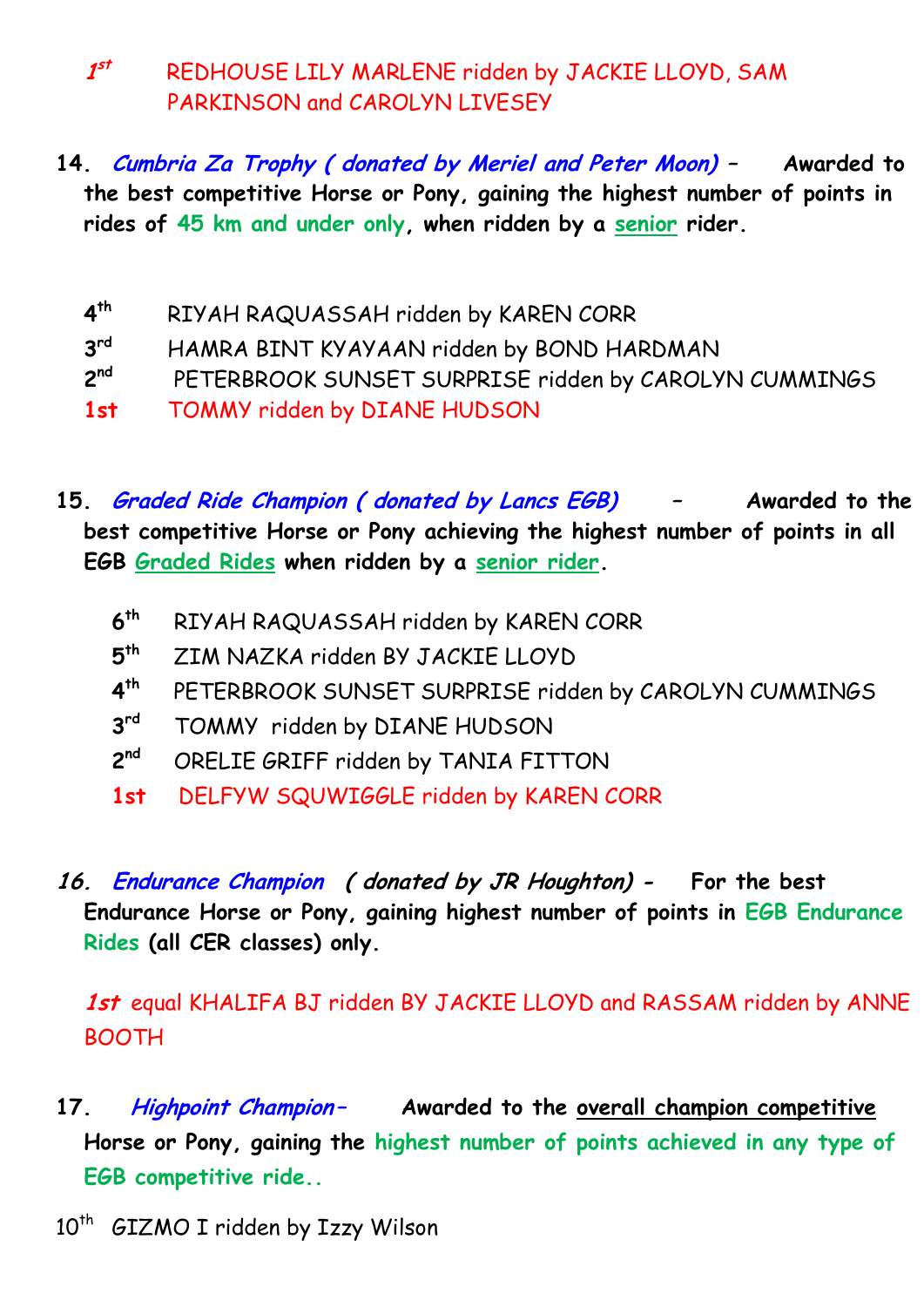- $9<sup>th</sup>$ REDHOUSE LILY MARLENE ridden by JACKIE LLOYD, SAM PARKINSON and CAROLYN LIVESEY
- $8<sup>th</sup>$ HILIN DOLLAR ridden by MAX WILSON
- $7<sup>th</sup>$ PETERBROOK SUNSET SURPRISE ridden by CAROLYN CUMMINGS
- $6<sup>th</sup>$ TOMMY ridden by DIANE HUDSON
- $5<sup>th</sup>$ ZIM NAZKA ridden by CAROLINE LIVESEY
- $4<sup>th</sup>$ DELFYW SQUWIGGLE ridden by KAREN CORR
- 3 rd ORELIE GRIFF ridden by TANIA FITTON
- <sup>2nd</sup> RASSAM ridden by Anne Booth

**And the overall championship for 2015….. is** 

#### **1 st KHALIFA BJ ridden BY JACKIE LLOYD**

**That concludes the competitive trophies**

**Now the pairs awards ,** 

**firstly** 

**18. Britannia Double ( donated by Deb Bennett) – Awarded to the best pair consisting of one competitive horse/pony and one non-competitive horse/pony, gaining the highest combination of points and kilometres. (competitive horse listed first of the pair). Member were supposed to nominate a partner earlier in the year but not many did!!** 

| $3^{rd}$ | DOUGIE and WEEPING WILLOW          |
|----------|------------------------------------|
| $2^{nd}$ | TOMMY and DAYLIGHT RICH            |
| $1^{st}$ | <b>ORELIE GRIFF and MISS KITTY</b> |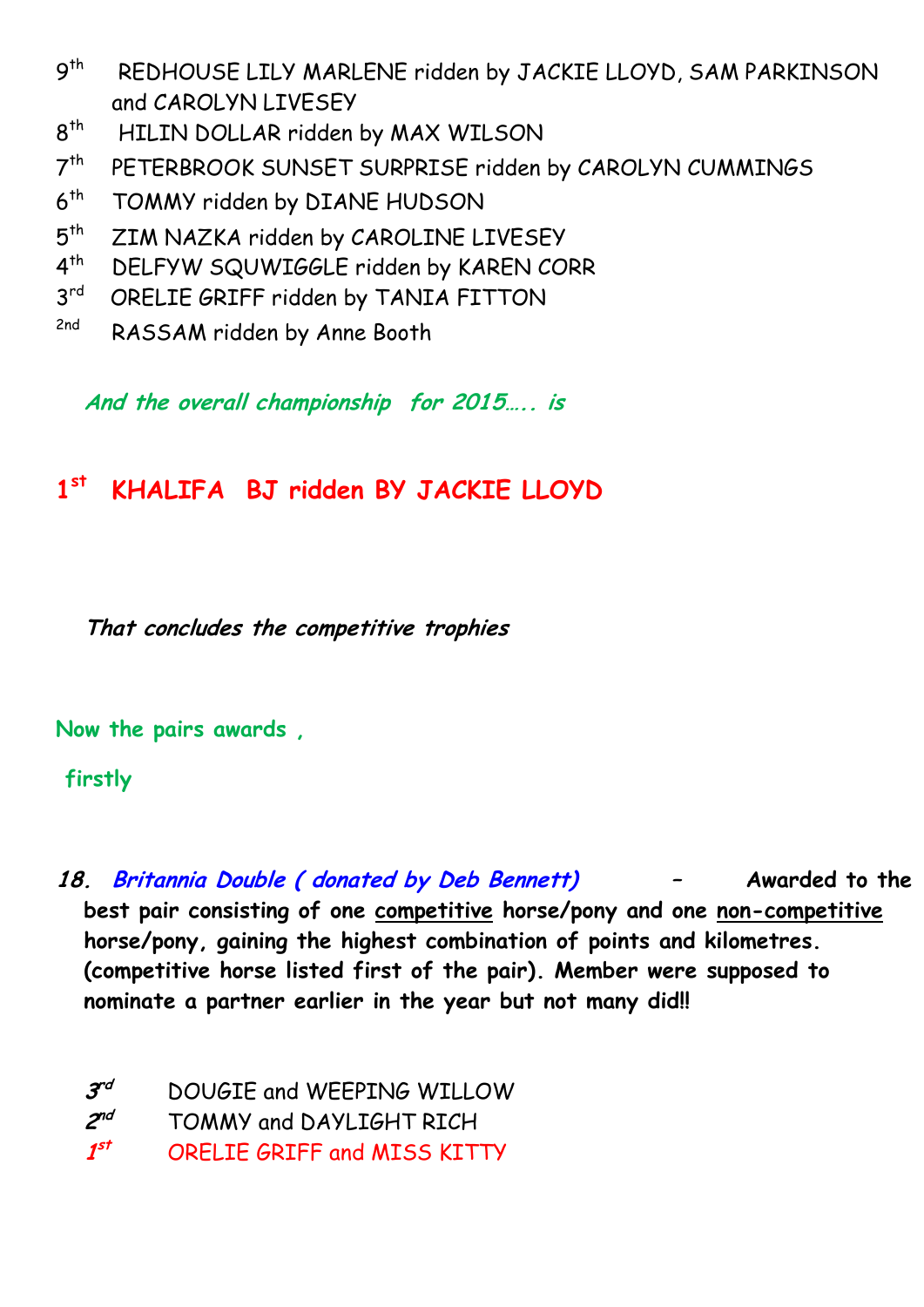**19. Chanel Pairs: - (donated by Maureen Helme) Awarded to the pair of competitive Horses or Ponies, gaining the highest combined number of points in any division of EGB competitive rides. One Horse/Pony to have only completed rides of 45km and under and the other only rides of greater than 45 km will be included. ( Longest distance horse first of pair) Again Members were supposed to nominate a partner earlier in the year but didn't so these partnerships were randomly assigned.** 

**3rd** ORELIE GRIFF and REDHOUSE LILY MARLENE **2 RASSAM and SHANNON 1 st** KHALIFA BJ and DOUGIE

That concludes the competitive trophies but we had a new trophy this year donated by Glenda Griffin

**The WHISPERING WILLOW TROPHY** – this if for helpers at rides!! The person gaining most points by helping at several rides:

 $3<sup>rd</sup>$ LINDA EARNSHAW

 $2<sup>nd</sup>$ **JENNY RAND** 

 $1<sup>st</sup>$ **JEAN MERCHANT** 

And thank you very much to the helpers as we were desperate for helpers to come forward this year. This trophy has encouraged some as has the idea of a compulsory help at one ride for every member wishing to be eligible for trophies – so thanks to everyone.

As usual we have a few other awards…

An important and touching award to show some recognition for our horse companions who have sadly passed away during the previous competitive season – these always deserve to be remembered. This year we have four such companions those being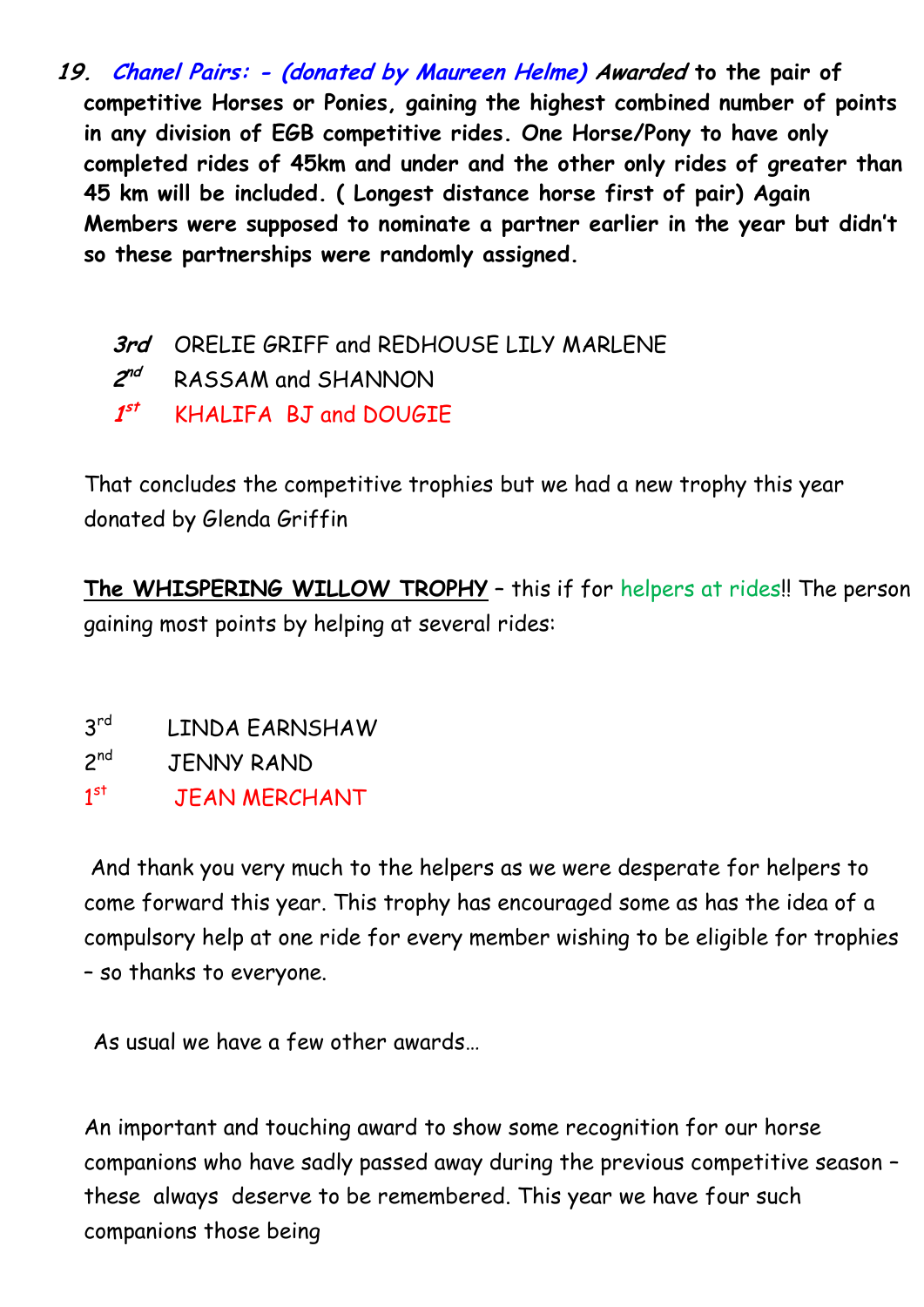Firstly

**ILINGA of SHARLOOM** - who belonged to Nicki Clark and who completed

261 happy kms during her lifetime.

Secondly **MOORSIDE TIARA** who belonged to JANET BEBBINGTON and who successfully achieved 1137kms during her life.

Thirdly **MIDNIGHT 1** who belonged to JENNY RAND and who also successfully achieved 1967kms during her endurance career.

And finally

**TANITA** who belonged to JEAN MERCHANT who has been in retirement for the last few years but who previously was a Lancs Champion and gained many national awards. She completed 7184 km during her lifetime.

Last but not Least …….

**The Ride Organisers awards**. As we say every year – without them we wouldn't be here – so a big thank you to all of you:

**Jenny Rand and Jean Merchant** for The two **Croal Irwell Valley Rides** ( both Spring and Autumn)

**Nicky Clark & Sarah Bamber** for the **Watergrove Ride.**

**Angela Leadbetter** for the **Waterside Parishes Ride.**

**Sam Parkinson and Jenny Peacock** for the **Pickup Bank Ride**.

**Glenda Griffin and Jean Merchant** for the **Formby Ride.**

**Jenny Rand and Jean Merchant** for the **Medlock Valley Ride**

**Maxine Braithwaite , Janet Bebbington and Colin Proctor** for the **Barton Ride.**

And **Sue Taylor-Green** for the **Ulnes Walton Wander .**